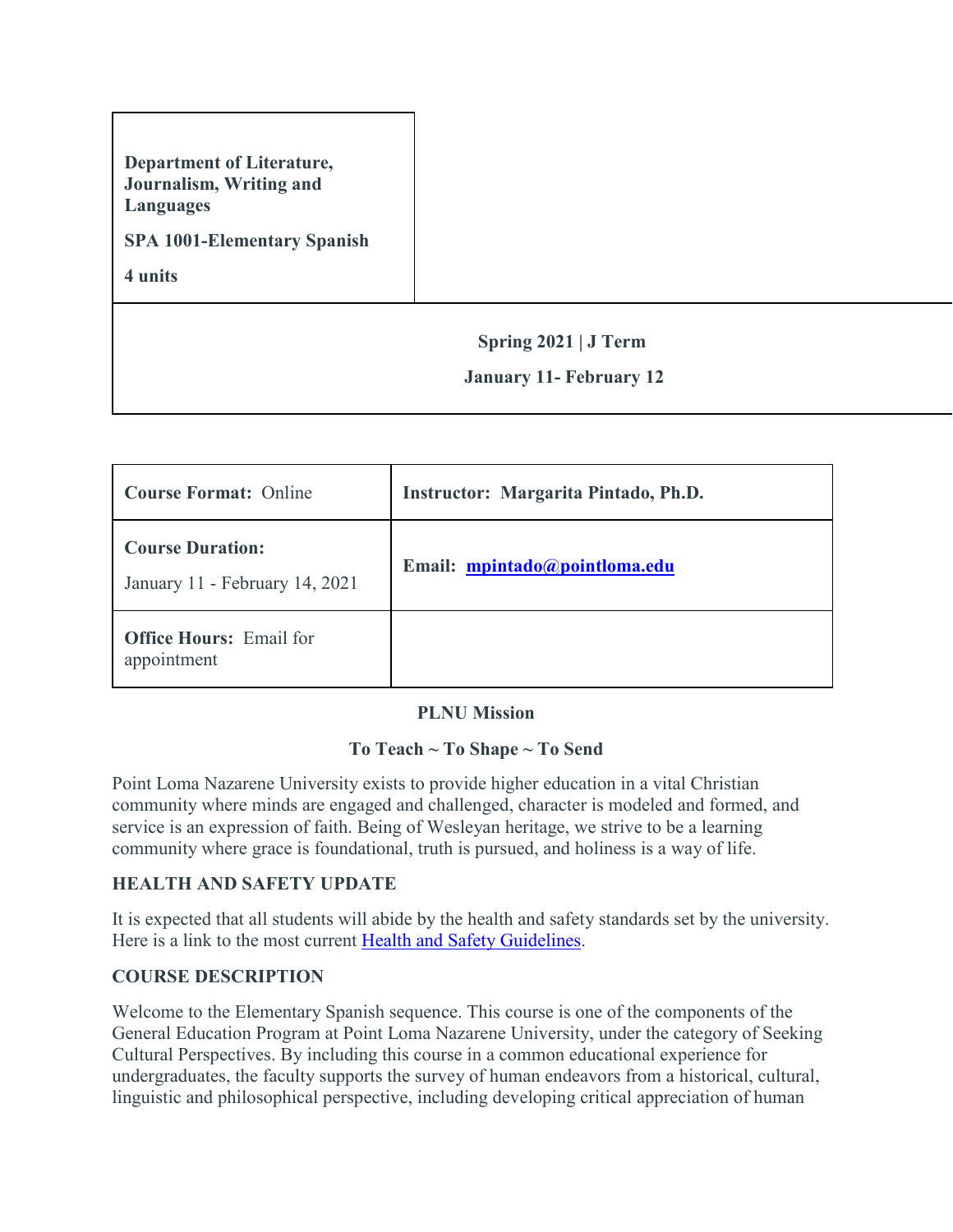expression--both artistic and literary. This course emphasizes four basic skills: aural comprehension, speaking, reading, and writing. Also noted is the cultural and historical background of the areas where the language is spoken. Participation and active use of the language is emphasized in the classroom.

# **COURSE LEARNING OUTCOMES**

*By the end of the 1001-1002 sequence, students will be able to:*

- 1. Speak (application) at the mid to high novice level using (application) basic formulaic and memorized materials within the student's own experience. **(PLO 3)**
- 2. Recognize (comprehension, knowledge) basic connected discourse that uses (application) vocabulary and grammar within the student's own experience. **(PLO 2,5)**
- 3. Write (application, knowledge) discrete sentences as well as simple connected paragraphs using memorized vocabulary and grammar structures. **(PLO 1,5)**
- 4. Read (application) cultural texts that employ familiar vocabulary and cognates as well as learned grammatical structures. **(PLO 4)**
- 5. Demonstrate (application, knowledge) comprehension of basic cultural mores and patterns of living of the target culture(s) studied. **(PLO 4,6)**

# **REQUIRED TEXTS AND RECOMMENDED STUDY RESOURCES**

• *Portales ebook plus supersite*.

## <https://vistahigherlearning.com/school/pointloma>

- *Talkabroad*, 1 conversation purchased through the bookstore or [TalkAbroad](https://talkabroad.com/)
- **Daily access to reliable internet, web-cam and microphone. Please contact PLNU IT support at [student-tech-request@pointloma.edu](https://mail.google.com/mail/?view=cm&fs=1&tf=1&to=student-tech-request@pointloma.edu) if you need assistance.**

## **COURSE CREDIT HOUR INFORMATION**

In the interest of providing sufficient time to accomplish the stated Course Learning Outcomes, this class meets the PLNU credit hour policy for a 4 unit class delivered over 5 weeks. It is anticipated that students will spend a minimum of 37.5 participation hours per credit hour on their coursework. For this course, students will spend an estimated 150 total hours meeting the course learning outcomes. The time estimations are provided in the Canvas modules.

#### **Distribution of Student Learning Hours**

| Category                   | <b>Time Expectation in Hours</b> |
|----------------------------|----------------------------------|
| Readings                   |                                  |
| <b>Discussions</b>         |                                  |
| <b>Written Assignments</b> |                                  |
| Portales Assignments       |                                  |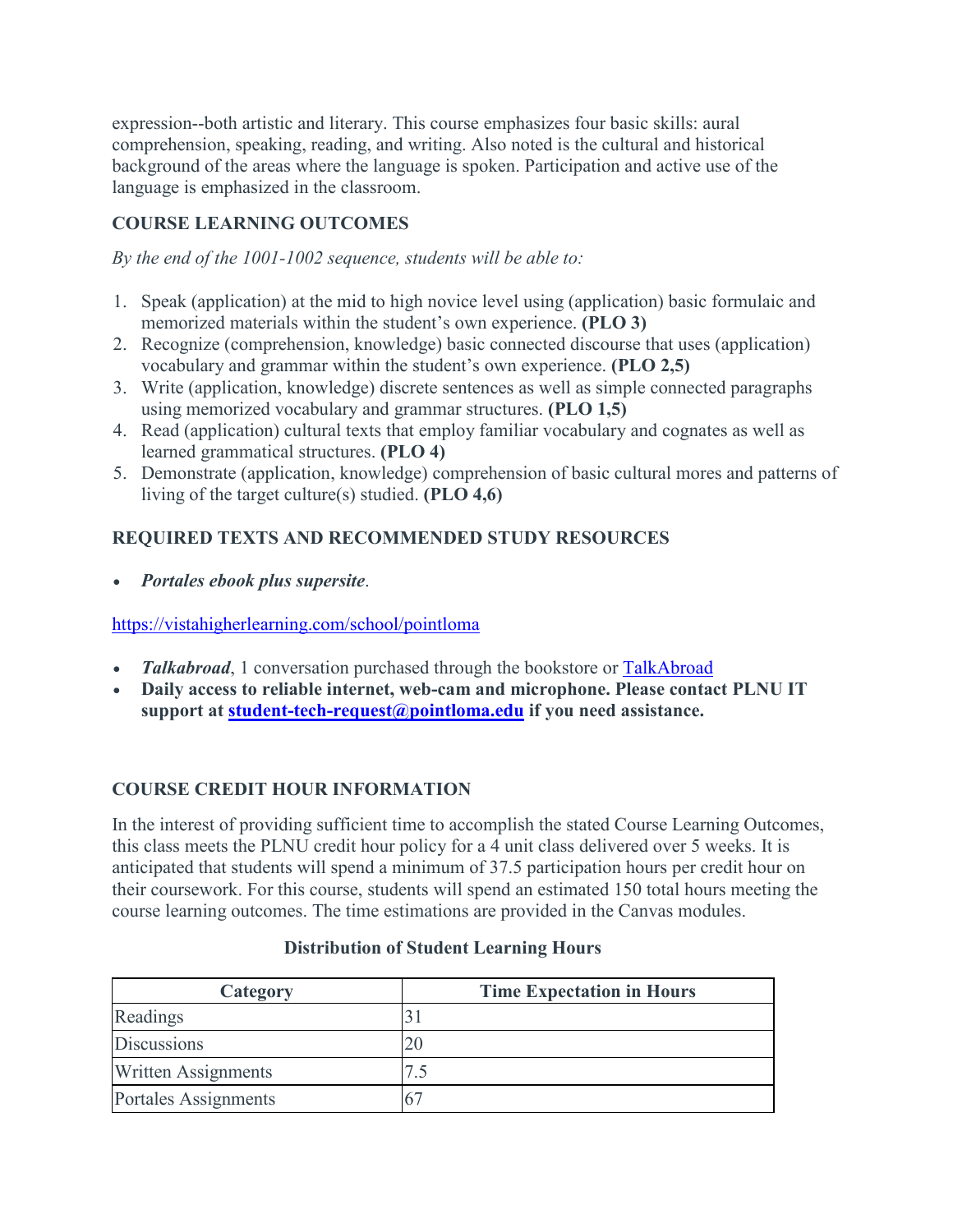### **Distribution of Student Learning Hours**

| Category                     | <b>Time Expectation in Hours</b> |  |
|------------------------------|----------------------------------|--|
| Exams                        |                                  |  |
| Cultural                     | 10                               |  |
| TalkAbroad                   | 30 min                           |  |
| <b>Final Project</b>         | $\vert$ ()                       |  |
| <b>Total Hours</b> 150 hours |                                  |  |

### **COURSE SCHEDULE AND ASSIGNMENTS**

#### **Discussions**

Each week you will participate in online discussion boards where you will practice Spanish communicating verbally with your classmates. These discussions replace the interactive dialogue that occurs in the traditional classroom setting**. Discussions represent 10% of the overall course grade.**

#### **Portales Assignments**

You will be completing an average of 15 hours a week of homework/practice exercises within [Portales: \(Vista Higher Learning\).](https://www.vhlcentral.com/) **Portales Assignments represent 30% of the overall course grade.**

#### **Exams**

Starting in Week 2, you will have open book weekly tests to measure your learning. **Exams represent 25% of the overall course grade.**

#### **Written Assignments**

Each week there will be one written assignment. **Written assignments represent 5% of the overall course grade.**

#### **Cultural Engagement Assignment**

Students will be required to complete **two cultural engagement assignments** during the class, such as visiting an online museum (and answering questions), or watching films in Spanish (and answering questions), or possibly doing a short research project on a topic or person from the Spanish-speaking world. **Cultural Engagement Assignment represents 10% of the overall course grade.**

#### **TalkAbroad Conversation**

As part of this class, you will have the opportunity to speak with a native speaker of Spanish for 30 minutes. **TalkAbroad Conversation represents 5% of the overall course grade.**

#### **Final- Video Project**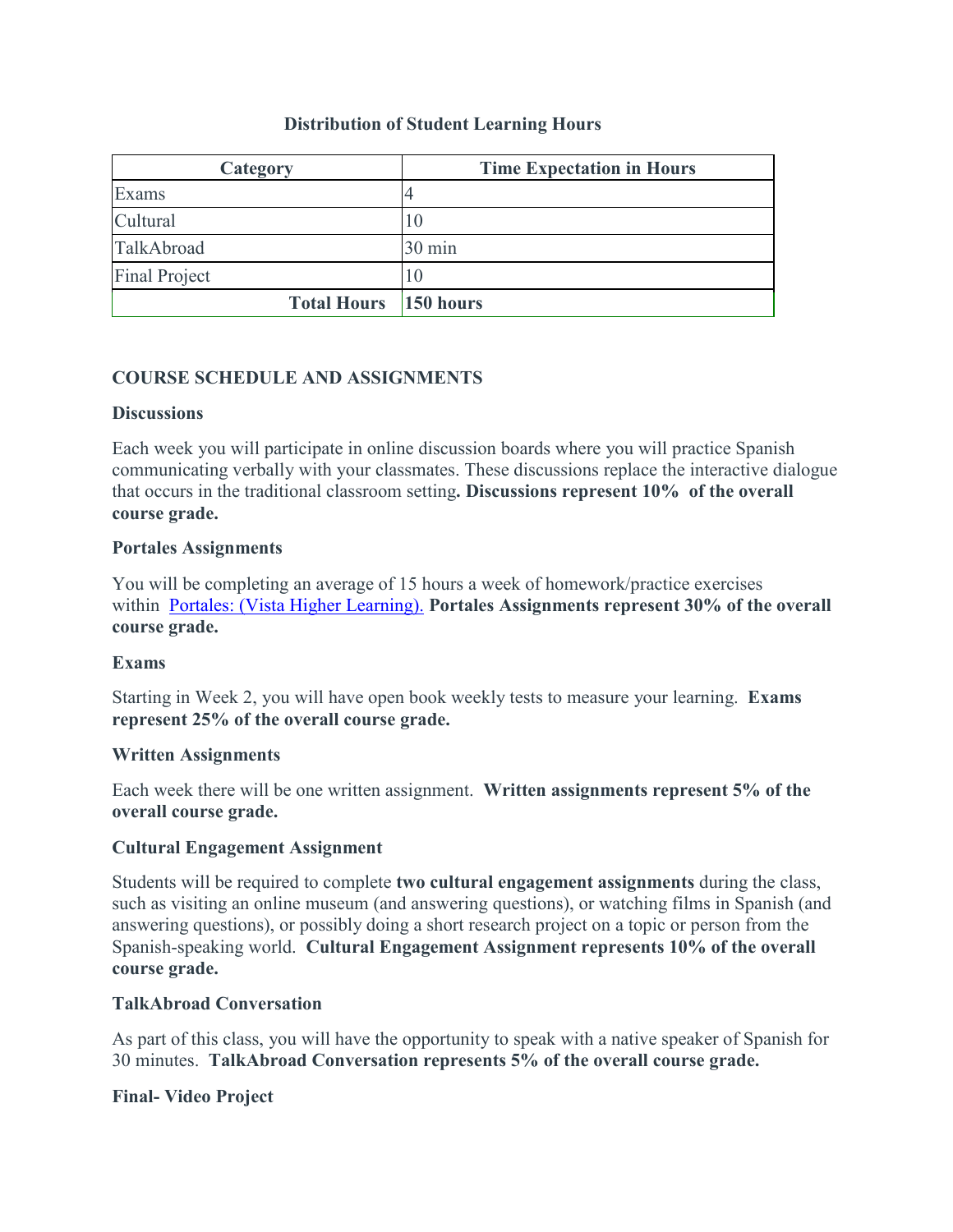You will be required to record a video project instead of taking a comprehensive final exam. **The final project represents 15% of the overall course grade.**

### **ASSESSMENT AND GRADING**

Student grades will be posted in the Canvas grade book no later than midnight on Tuesday of each week beginning in Week Two of this course. It is important to read the comments posted in the grade book as these comments are intended to help students improve their work. Final grades will be posted within one week of the end of the class. Grades will be based on the following:

| A 93-100      | $B+87-89$      | $C+77-79$           | $D+67-69$     | $\vert$ F Less than 59 |
|---------------|----------------|---------------------|---------------|------------------------|
| $A - 90 - 92$ | <b>B</b> 83-86 | $\mathsf{IC}$ 73-76 | $ D 63-66 $   |                        |
|               | $B - 80 - 82$  | $C - 70 - 72$       | $D - 60 - 62$ |                        |

#### **Standard Grade Scale Based on Percentages**

## **STATE AUTHORIZATION**

State authorization is a formal determination by a state that Point Loma Nazarene University is approved to conduct activities regulated by that state. In certain states outside California, Point Loma Nazarene University is not authorized to enroll online (distance education) students. If a student moves to another state after admission to the program and/or enrollment in an online course, continuation within the program and/or course will depend on whether Point Loma Nazarene University is authorized to offer distance education courses in that state. It is the student's responsibility to notify the institution of any change in his or her physical location. Refer to the map on [State Authorization](https://www.pointloma.edu/offices/office-institutional-effectiveness-research/disclosures) to view which states allow online (distance education) outside of California.

## **INCOMPLETES AND LATE ASSIGNMENTS**

All assignments are to be submitted/turned in by the beginning of the class session when they are due—including assignments posted in Canvas. Incompletes will only be assigned in extremely unusual circumstances.

## **PLNU COPYRIGHT POLICY**

Point Loma Nazarene University, as a non-profit educational institution, is entitled by law to use materials protected by the US Copyright Act for classroom education. Any use of those materials outside the class may violate the law.

## **PLNU ACADEMIC HONESTY POLICY**

Students should demonstrate academic honesty by doing original work and by giving appropriate credit to the ideas of others. Academic dishonesty is the act of presenting information, ideas, and/or concepts as one's own when in reality they are the results of another person's creativity and effort. A faculty member who believes a situation involving academic dishonesty has been detected may assign a failing grade for that assignment or examination, or, depending on the seriousness of the offense, for the course. Faculty should follow and students may appeal using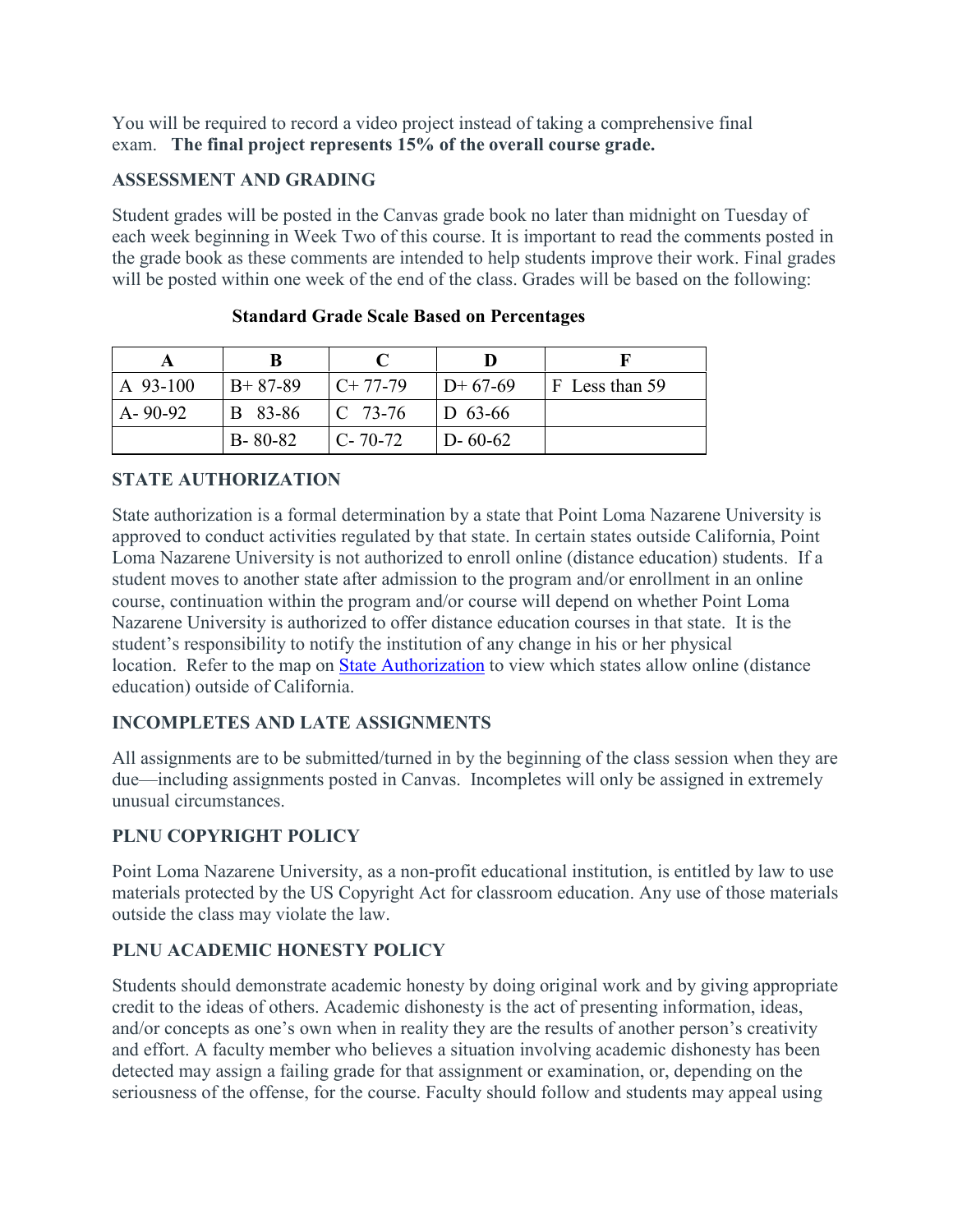the procedure in the university Catalog. See [Academic Policies](http://catalog.pointloma.edu/content.php?catoid=18&navoid=1278) for definitions of kinds of academic dishonesty and for further policy information.

## **PLNU ACADEMIC ACCOMMODATIONS POLICY**

While all students are expected to meet the minimum standards for completion of this course as established by the instructor, students with disabilities may require academic adjustments, modifications or auxiliary aids/services. At Point Loma Nazarene University (PLNU), these students are requested to register with the Disability Resource Center (DRC), located in the Bond Academic Center. [\(DRC@pointloma.edu](mailto:DRC@pointloma.edu) or 619-849-2486). The DRC's policies and procedures for assisting such students in the development of an appropriate academic adjustment plan (AP) allows PLNU to comply with Section 504 of the Rehabilitation Act and the Americans with Disabilities Act. Section 504 (a) prohibits discrimination against students with special needs and guarantees all qualified students equal access to and benefits of PLNU programs and activities. After the student files the required documentation, the DRC, in conjunction with the student, will develop an AP to meet that student's specific learning needs. The DRC will thereafter email the student's AP to all faculty who teach courses in which the student is enrolled each semester. The AP must be implemented in all such courses.

If students do not wish to avail themselves of some or all of the elements of their AP in a particular course, it is the responsibility of those students to notify their professor in that course. PLNU highly recommends that DRC students speak with their professors during the first two weeks of each semester about the applicability of their AP in that particular course and/or if they do not desire to take advantage of some or all of the elements of their AP in that course.

## **PLNU ATTENDANCE AND PARTICIPATION POLICY**

Regular and punctual attendance at all **synchronous** class sessions is considered essential to optimum academic achievement. If the student is absent for more than 10 percent of class sessions (virtual or face-to-face), the faculty member will issue a written warning of deenrollment. If the absences exceed 20 percent, the student may be de-enrolled without notice until the university drop date or, after that date, receive the appropriate grade for their work and participation. In some courses, a portion of the credit hour content will be delivered **asynchronously** and attendance will be determined by submitting the assignments by the posted due dates. See [Academic Policies](https://catalog.pointloma.edu/content.php?catoid=46&navoid=2650#Class_Attendance) in the Undergraduate Academic Catalog. If absences exceed these limits but are due to university excused health issues, an exception will be granted.

#### **Asynchronous Attendance/Participation Definition**

A day of attendance in asynchronous content is determined as contributing a substantive note, assignment, discussion, or submission by the posted due date. Failure to meet these standards will result in an absence for that day. Instructors will determine how many asynchronous attendance days are required each week.

## **SPIRITUAL CARE**

Please be aware PLNU strives to be a place where you grow as whole persons. To this end, we provide resources for our students to encounter God and grow in their Christian faith.